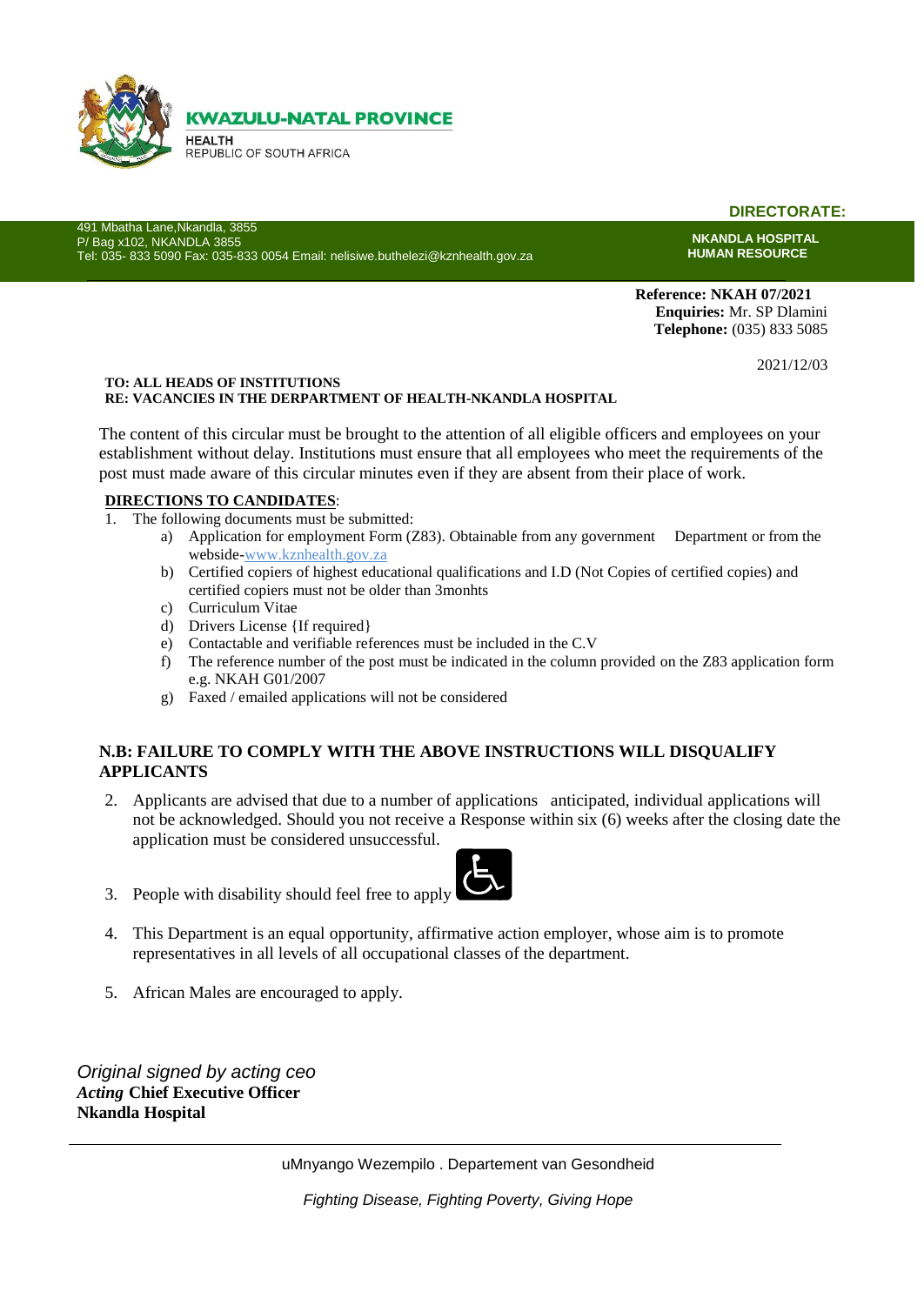## **RE-ADVERTISED**

| <b>POST</b>            | : ASSISTANT DIRECTOR: FINANCE                                                                                 |
|------------------------|---------------------------------------------------------------------------------------------------------------|
| <b>NUMBER OF POSTS</b> | :01                                                                                                           |
| <b>COMPONENT</b>       | : FINANCE                                                                                                     |
| <b>REFERENCE NO.</b>   | : NKAH $17/2021$                                                                                              |
| <b>CENTRE</b>          | : NKANDLA HOSPITAL                                                                                            |
| <b>SALARY</b>          | $\therefore$ R - 382 245 - R450255 per annum                                                                  |
| <b>OTHER BENEFITS</b>  | $: 13th$ Cheque, Medical Aid (optional) Housing Allowance<br>(employee must meet the prescribed requirements) |

## **MINIMUM REQUIREMENT:**

- Senior certificate (Grade 12)
- Degree / National Diploma in Financial Management/ Accounting/ Business Management
- Five (5) years' experience in Finance of which 3 years must be appropriate experience at a supervisory level
- Proof of previous and current experience endorsed and stamped by Human Resource Department( certificate of service)
- Applicants must submit confirmation letter of relevant experience from their supervisor in an official letterhead of the employer when they apply.

## **KNOWLEDGE, SKILLS, TRAINING AND COMPETENCIES REQUIRED.**

- Ability to handle sensitive financial information in strictest confidence.
- Strong leadership, knowledge in budgeting, financial planning and analysis
- Knowledge of public Finance Management Act and Treasury Regulation
- Financial management skills, decision making skills
- Problem solving skills, communication skills
- Human resource management skills
- Knowledge of Basic Accounting System (BAS)
- Computer literacy

## **KEY PERFORMANCE AREAS**

- Manage day-to-day financial control of services within the budget and formulate strategic short term and long term fiscal plan
- Monitor and interpret cash flow, predict future trends and advise accordingly
- Conduct reviews and evaluations for cost reduction opportunities and develop financial management mechanisms that minimize financial risks
- Manage overall supply chain operations including the purchasing and inventory of all material

KINDLY RETURN **ALL DOCUMENTATION** WHEN REPLYING